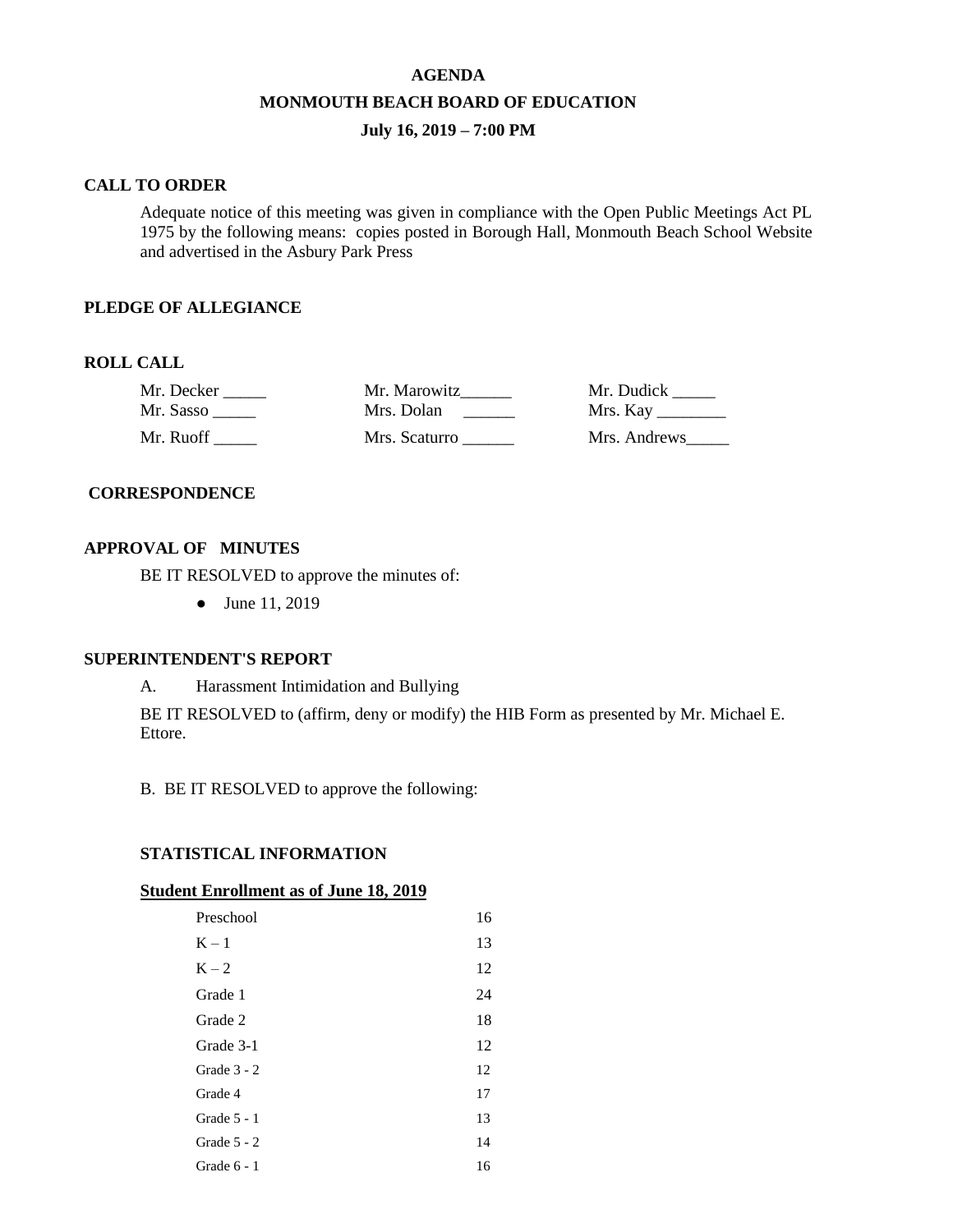| Grade $6 - 2$ |       | 14 |
|---------------|-------|----|
| Grade 7 - 1   |       | 14 |
| Grade $7 - 2$ |       | 14 |
| Grade $8 - 1$ |       | 13 |
| Grade 8 - 2   |       | 11 |
|               | Total | 34 |

| <b>Student Attendance</b> |       |          |       |
|---------------------------|-------|----------|-------|
| September                 | 96.5% | February | 94%   |
| October                   | 97%   | March    | 93%   |
| November                  | 94%   | April    | 94.5% |
| December                  | 94%   | May      | 96.5% |
| January                   | 93%   | June     | 96%   |
|                           |       |          |       |
| <b>Staff Attendance</b>   |       |          |       |
| September                 | 98.5% | February | 91.5% |
|                           |       |          |       |
| October                   | 95.5% | March    | 91.5% |
| November                  | 90 %  | April    | 96.5% |
| December                  | 86%   | May      | 95.5% |
| January                   | 94%   | June     | 94.5% |

# Fire Drills

June 7, 2019 at 2:05 p.m.

# **Security Drill**

Lockdown – June 14, 2019 at 11:00 a.m.

### **PUBLIC DISCUSSION**

In compliance with Open Public Meetings Act PL 1975, Chapter 10:4-12 subsection b, - A public body may exclude the public only from that portion of a meeting at which the public body discusses any matter involving the employment, appointment, termination of employment, terms and conditions of employment evaluation of the performance of promotion or discipline of any specific prospective public officer or employees or current public offer or employee employed or appointed by the public body, unless all the individual employees or appointees whose rights could be adversely affected request in writing that such matter or matters be discussed at a public meeting. As per Board Bylaws, 0167, public participation in Board Meetings, such remarks are to be limited to five minutes duration. The Board of Education, though affording the opportunity for members of the public to comment will not engage and/or make remarks concerning matters of student confidentiality and/or matters of personnel wherein employees of the District have not been given notice of the Board's intent to discuss their terms and conditions of employment. Members of the public are reminded that though they are afforded the opportunity to address the Board, they are not given license to violate the laws of slander. Comments made by members of the public that are not in keeping with the orderly conduct of a public meeting will be asked to yield the floor and if they fail to do so may be subject to charges under New Jersey statues associated with disruption of a public meeting.

### **PTO UPDATE**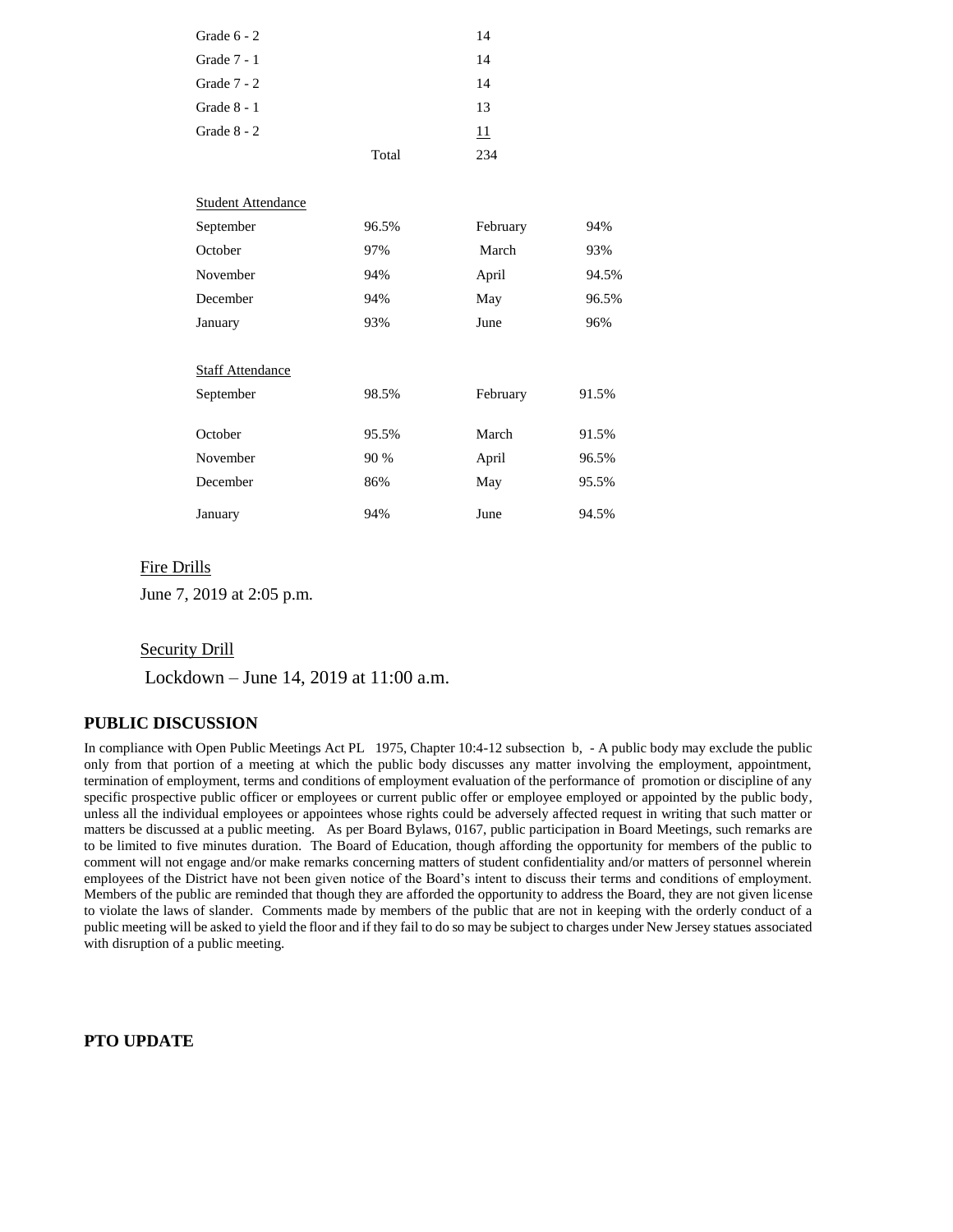# **FINANCE**

Chair: Karen Dolan

Leo Decker, Ken Marowitz, Vincent Sasso

- A. BE IT RESOLVED to approve the following financial report June 30, 2019 bill list in the amount of \$81,542.68 and July Bill List in the amount of \$104,585.90
	- Payroll Gross total for June 2019 in the amount of \$299,968.50
- B. BE IT RESOLVED to approve the following regular tuition contract with Monmouth Beach School in the amount of \$5,500.00 for J.P. for the 2019- 2020 school year.
- C. BE IT RESOLVED to approve the following vendor contracts/agreements: for Physical Therapy between Alyson Stout and Monmouth Beach School from September 1, 2019 through June 30, 2020 at a rate of \$85.00/hr.
- D. BE IT RESOLVED to approve the following contract with NJ Care LLC and Monmouth Beach School from July 1, 2019 through June 30, 2020 at the following rates:
	- ESY 2019 12.5 hrs of behavior analytic consultation and program development by a BCBA at a cost of \$1,562.50.
	- ESY 2019 5 hours of behavior analytical direct service at a cost of \$325.00.
	- Sept 1, 2019 June 30, 2020, Not to exceed 200 hours of behavioral analytic consultation at a cost not to exceed \$25,000.00. Not to exceed 15 hours a week of direct service at a cost not to exceed \$39.000.00.
- E. BE IT RESOLVED to approve the contract for shared service agreement between Monmouth Beach Board of Education and Shore Regional H.S. District for services of its Regional Director of Curriculum and Instruction for the 2019-2020 school year at a cost of \$17,500.00.
- F. BE IT RESOVED to approve contract with Renaissance MyOn digital library annual cost \$9,979.00.
- G. BE IT RESOLVED to approve the following contract with Red Hawk for the following:
	- Red Hawk Fire and Security Central Monitoring annual cost \$400.00
	- Red Hawk Fire and Safety Fire Alarm Inspection annual cost \$1,825.00.
	- Red Hawk Fire and Safety Clock Inspection annual cost \$685.00.
- H. BE IT RESOLVED to approve the contract with Systems 3000 Support license annual cost \$14,206.00. Hosting and backup \$2,841.00. Employee Portal Upload \$547.20
- I. BE IT RESOLVED to approve the contract with Critical Response Group annual cost \$391.16.
- J. BE IT RESOLVED to approve Monmouth Beach School's membership in the Monmouth University Superintendent's Academy 2019-2020 Professional Development Sessions at a cost of \$350.00.
- K. BE IT RESOLVED to approve the purchase of 22 Smart Boards from CDW at a cost not to exceed \$123,000
- L. BE IT RESOLVED to approve the atrium clean up and landscaping at a cost not to exceed \$7,775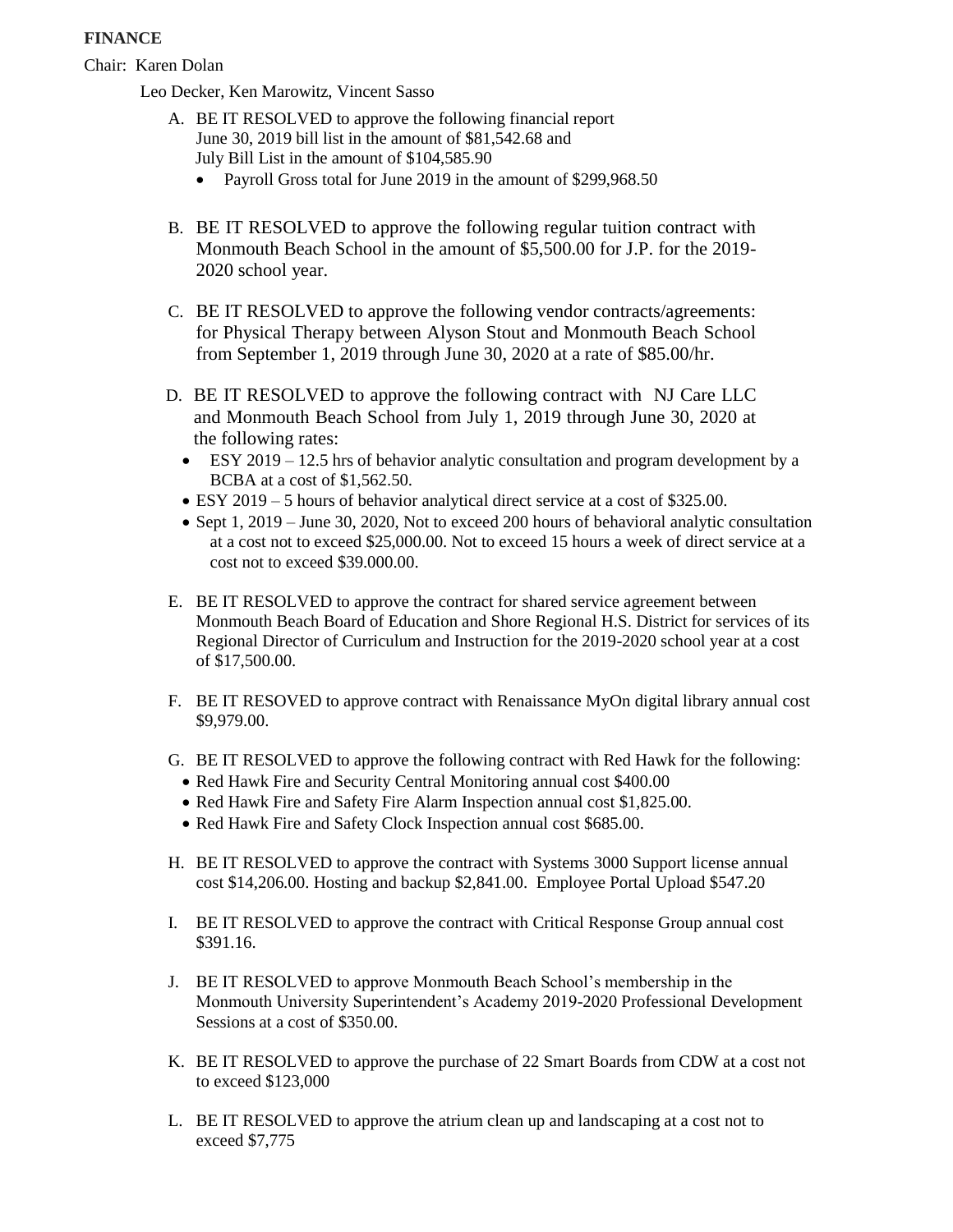# **PERSONNEL**

### Chair: Barbara Kay

Kelly Scaturro, Chris Dudick, Melanie Andrews

A. BE IT RESOLVED to approve Meghan Vaccarelli's maternity leave extension taking unpaid leave from September 1, 2019 through November 30, 2019.

#### B. BE IT RESOLVED to approve the following resolutions:

#### - **RESOLUTION REDUCING THE POSITION OF SCHOOL PSYCHOLOGIST FROM 0.60 TIME TO 0.20 TIME FOR REASONS OF EFFICIENCY, RESTRUCTURING AND ECONOMY.**

WHEREAS, the Board has examined the administrative organizational structure of the District, including the Child Study Team, and concluded that a reorganization of Child Study Team is necessary in order to more efficiently and economically deliver services to the District; and

WHEREAS, the Board has determined that administrative services to the District may be more efficiently and economically implemented through the reduction of the School Psychologist position; and

WHEREAS, the Board has consulted with the Superintendent of Schools regarding the elimination of this position, who recommends that the School Psychologist position be reduced from 0.60 time to 0.20 time.

NOW, THEREFORE, BE IT RESOLVED pursuant to N.J.S.A. 18A:28-9 that the position of 0.60 School Psychologist be and hereby is eliminated effective July 17, 2019; and

BE IT FURTHER RESOLVED THAT, upon recommendation of the Superintendent, the position of 0.20 School Psychologist be and hereby is created; and

BE IT FURTHER RESOLVED that the Superintendent of Schools is hereby authorized to give notice to the above-named employee of the reduction of the position, consistent with seniority rights of all affected staff consistent with this Reduction in Force, and to reassign said employee consistent with any rights and qualifications that they may have consistent with all applicable statutory, regulatory and contractual provisions.

#### - **RESOLUTION INCREASING THE POSITION OF SOCIAL WORKER FROM 0.10 TO 0.20 TIME.**

WHEREAS, the School Social Worker is currently a 0.10 time position; and

WHEREAS, the Board has determined in consultation with and upon the recommendation of the Superintendent that the District is in need of increased Social Worker services.

NOW, THEREFORE, BE IT RESOLVED that the position of Social Worker is increased from 0.10 time to 0.20 time.

- C. BE IT RESOLVED to approve Deborah Tuzzo to be appointed as School Psychologist in the new 0.20 status at MA Step 18 of the MBTA salary guide for the 2019-2020 school year.
- D. BE IT RESOLVED to approve Christine Priest to be appointed her position as School Social Worker in the new 0.20 status at MA Step 20 of the MBTA salary guide for the 2019-2020 school year.
- E. BE IT RESOLVED to ratify the approval of IDEA grant award of the funds for Fiscal Year 2020 IDEA application in the amounts below:

| Preschool | <b>Basic</b> |
|-----------|--------------|
| \$889.00  | \$60,574.00  |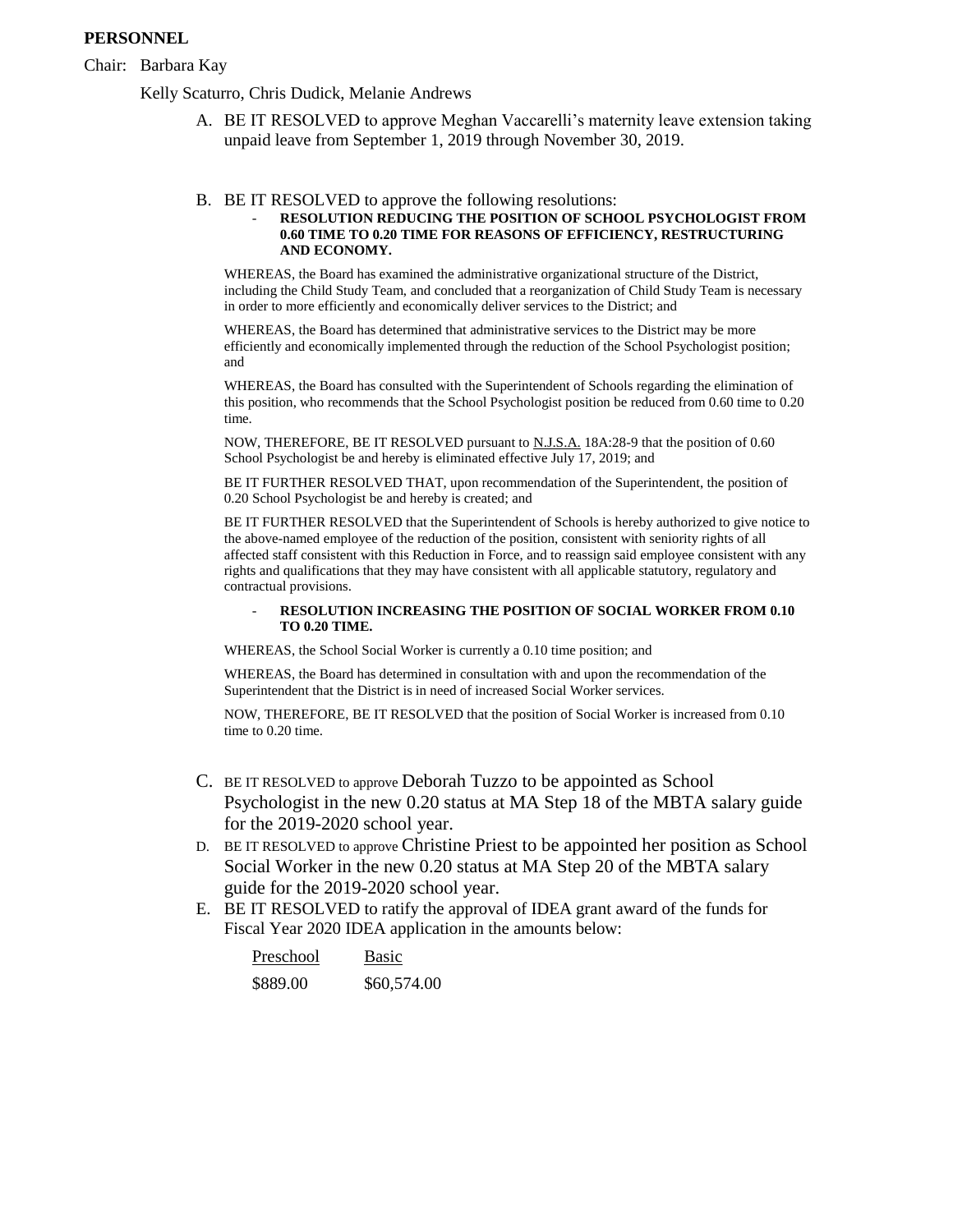# **CURRICULUM AND INSTRUCTION**

Chair: Kelly Scaturro

Melanie Andrews, Chris Dudick, Barbara Kay

- A. BE IT RESOLVED to approve the following workshops:
	- Retroactively approved Michael Ettore, Greg Zweemer, Dina LoPiccolo, Amanda Owens, and Meghan Vaccarelli to attend the ISTE conference on June 25, 2019 at a cost of \$250 per person.
	- Dawn Fichera to attend a Regional training session for district certification staff through the NJDOE on July 23, 2019 from 10 a.m. – 12:00 p.m. at no cost.
- B. BE IT RESOLVED to approve the following class trips:
	- $\bullet$  Band members in grades  $4 8$  to perform at the High Note Music Festival and then to Great Adventure on May 1, 2020 from 7:00 a.m. – 4:00 p.m.

# **BUILDING AND GROUNDS**

Chair: Leo Decker

Ken Marowitz, Karen Dolan, Vincent Sasso

- A. BE IT RESOLVED to approve the following Building Use Applications:
	- Retroactively approve the Borough of Monmouth Beach Recreation to use MBS' blacktop/playground for MB Recreation Summer Camp from June 21, 2019 through July 19, 2019 from 8:00 a.m. – 12:00 p.m.
	- Emily Rossi to host a Band Night for students to try instruments and sign up for band on September 5, 2019 from 6:00 p.m. – 9:00 p.m. in the media center.
	- Emily Rossi to host a Junior Band performance on March 5, 2020 from 3:00 p.m. 9:00 p.m. in the gym.
- B. Discussion regarding approval to complete the APR kitchen at a cost not to exceed \$40,000.00.
- C. Discussion regarding approval of the placement and shared cost with the Monmouth Beach PTO for the establishment of an elementary age appropriate playground estimated total cost to be approximately \$67,000

**POLICY** Chair: Chris Dudick

# **GENERAL ITEMS**

Future meeting dates:

- A. Tuesday, August 20, 2019 at 7:00 p.m.
- B. The deadline for filing the appropriate forms with the Board of Elections to run for a seat on the MB Board of Education is July 29, 2019.